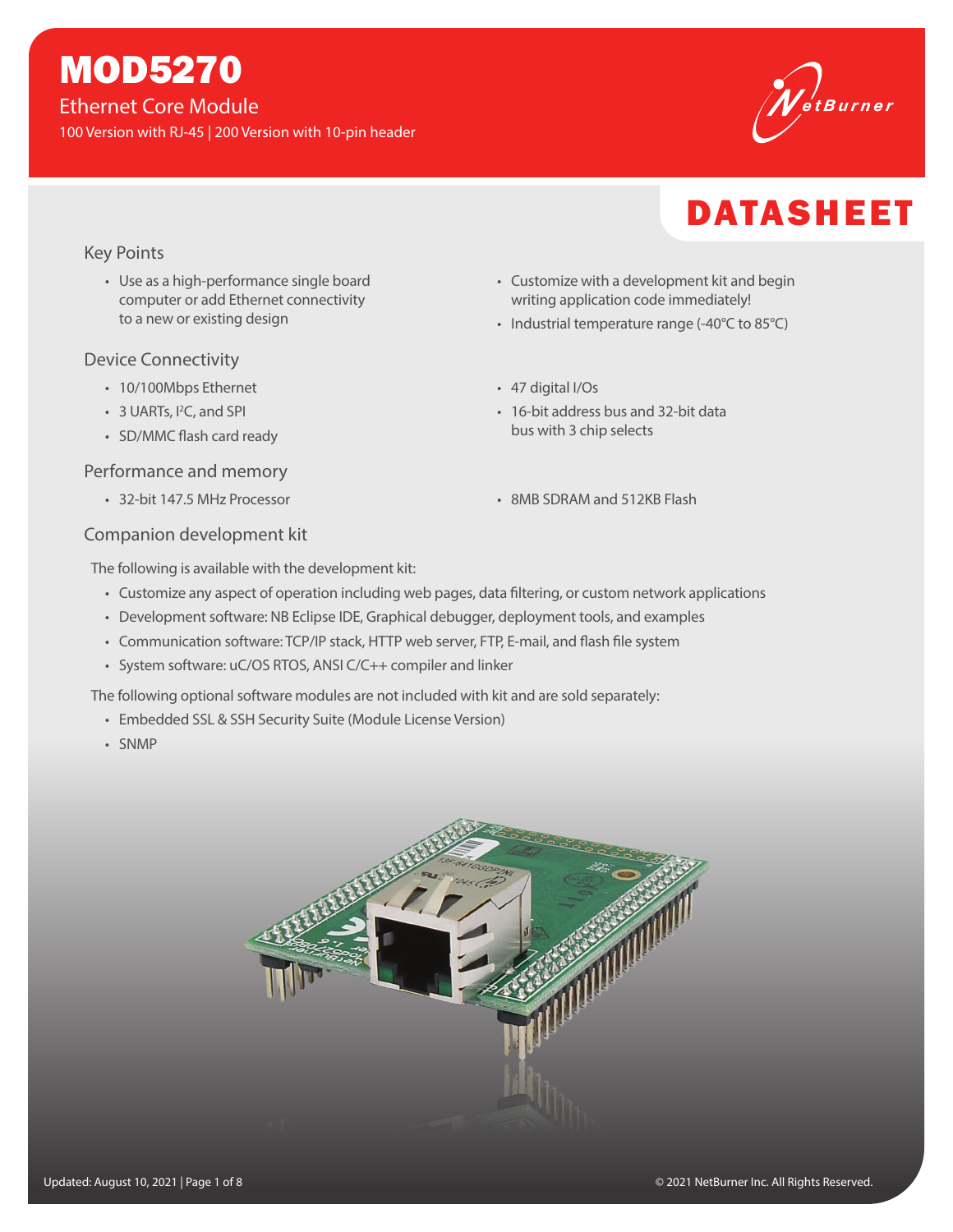



## **Specifications**

Processor and Memory 32-bit Freescale ColdFire 5270 running at 147.5MHz with 8MB SDRAM, 512KB Flash, and 64Kb SRAM.

Network Interface 10/100 BaseT with RJ-45 connector (100 Version) 10-pin header (200 Version)

Data I/O Interface (J1 and J2)

- Up to 3 UARTs
- Up to 47 digital I/O
- Up to 3 external timer in and up to 4 timer outputs
- Up to 4 external IRQs
- I 2 C interface
- SPI interface
- SD/MMC flash card ready
- 16-bit address bus and 32-bit data bus with 3 chip selects

#### Flash Card Support

FAT32 support for SD Cards up to 8GB (requires exclusive use of SPI signals). Card types include SD/MMC (up to 2GB) and SDHC.

#### Serial Configurations

The UARTs can be configured in the following way:

- 3 TTL ports
- Add external level shifter for RS-232
- Add external level shifter for RS-422/485 (up to three ports)

Note: UART 0/1/2 also provides RTS/CTS hardware handshaking signals.

LEDs Link and Speed (100 Version only, on RJ-45)

Physical Characteristics Dimensions (inches): 2.60" x 2.00" Weight: 1 oz. Mounting Holes: 2 x 0.125" dia.

Power DC Input Voltage: 3.3V @ 380mA typical

Environmental Operating Temperature -40° to 85° C

RoHS Compliance The Restriction of Hazardous Substances guidelines ensure that electronics are manufactured with fewer environment harming materials.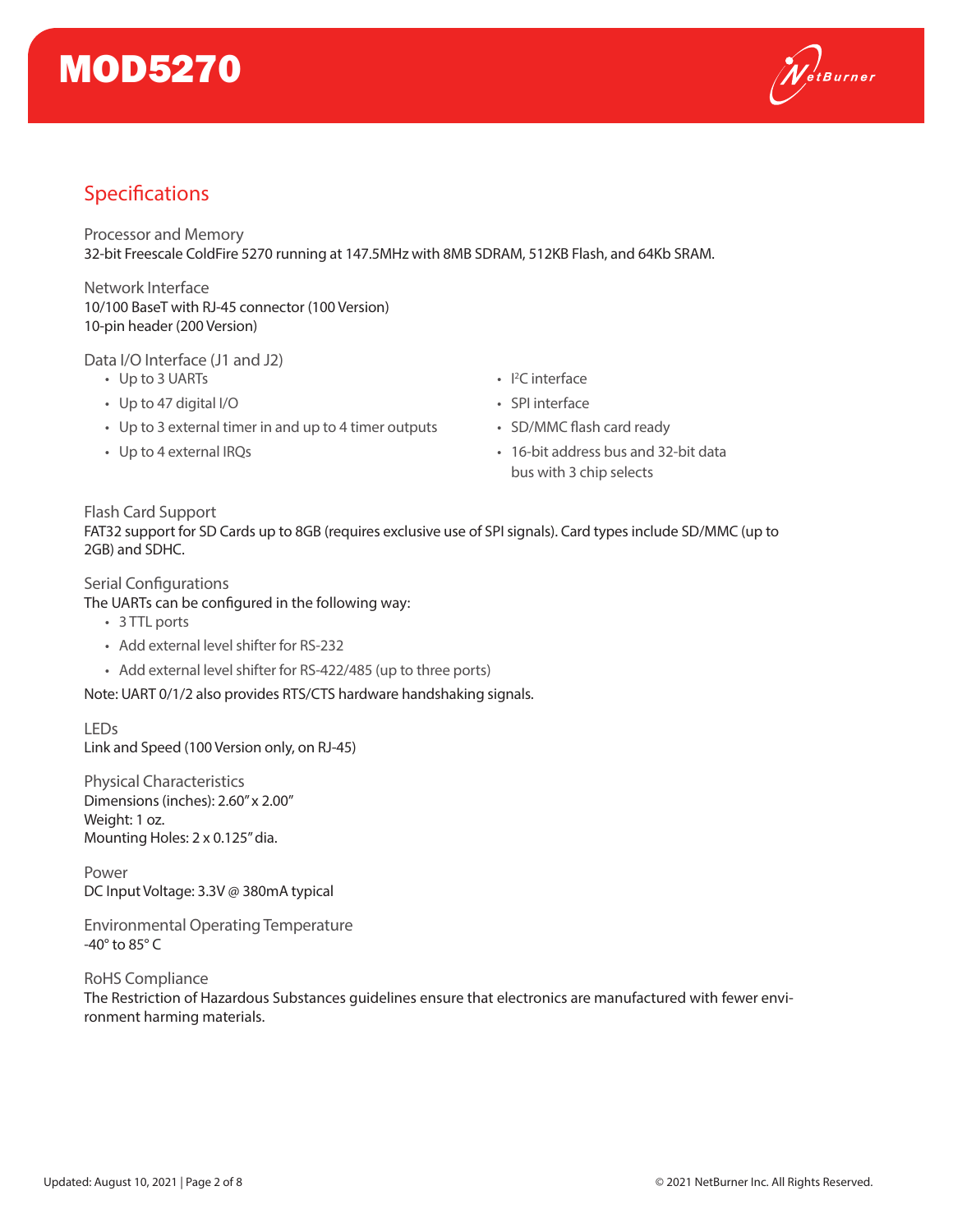



### Part Numbers

MOD5270 Ethernet Core Module (100 Version, with RJ-45) Part Number: MOD5270-100IR

MOD5270 Ethernet Core Module (200 Version, with 10-pin header) Part Number: MOD5270-200IR

MOD5270 LC Development Kit Part Number: NNDK-MOD5270LC-KIT Kit includes all the hardware and software you need to customize the included platform hardware. See NetBurner Store product page for package contents. Note: Includes the MOD-DEV-70 development board.

MOD5270 Development Kit Part Number: NNDK-MOD5270-KIT Kit includes all the hardware and software you need to customize the included platform hardware. See NetBurner Store product page for package contents. Note: Includes the MOD-DEV-100 development board.

Embedded SSL & SSH Security Suite (Module License Version) Part Number: NBLIC-SSL-MODULE Only required if you are using a development kit.

SNMP V1 (Module License Version) Part Number: NBLIC-SNMP Available as an option if you are using a development kit.

## Ordering Information

E-mail: sales@netburner.com Online Store: www.NetBurner.com Telephone: 1-800-695-6828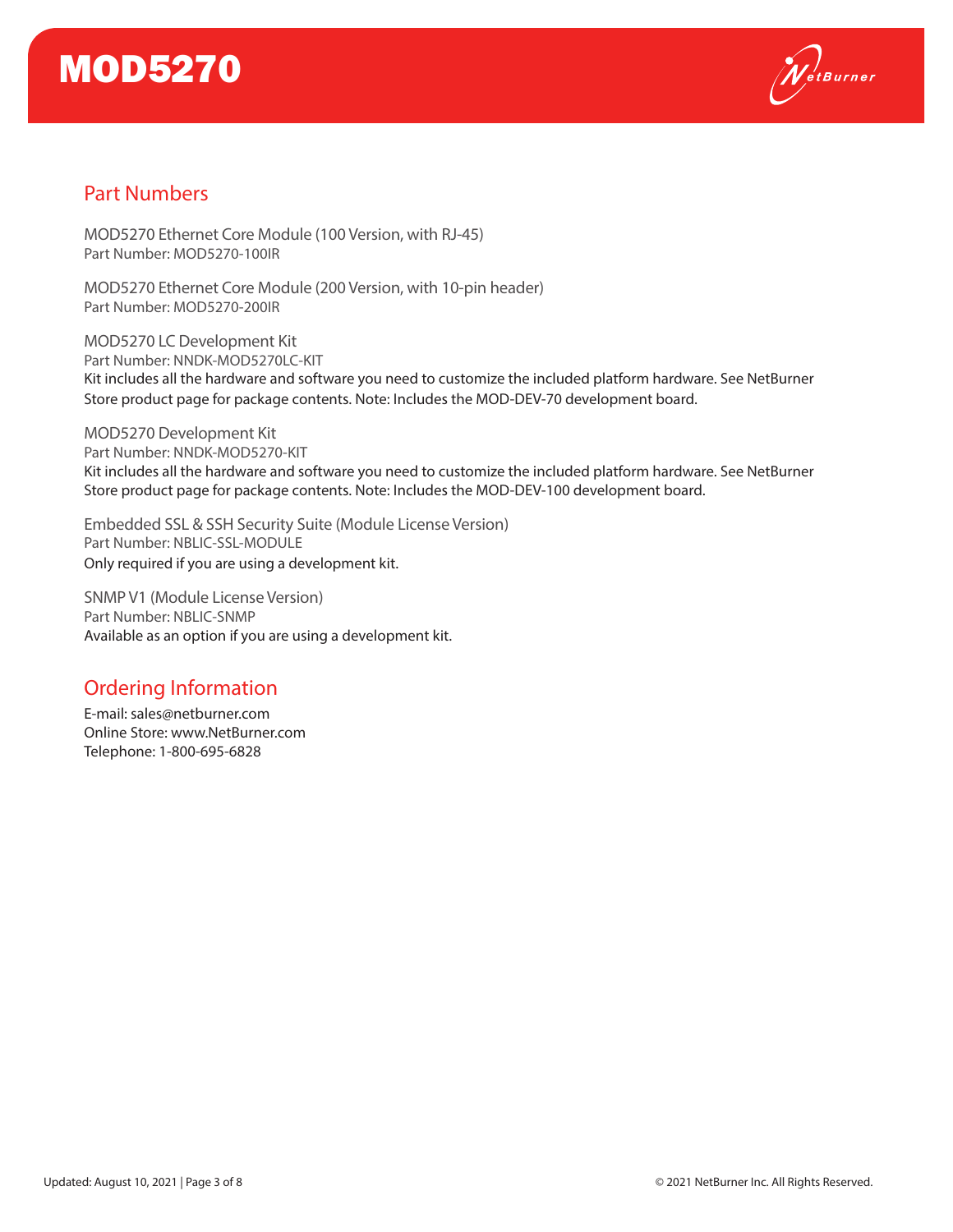

## Pinout and Signal Description

The 200 version board has a 10-pin header instead of an RJ-45 jack. This header enables you to relocate the jack to another location or to add a different jack with power over ethernet (PoE) capabilities to your module. Table 1 provides descriptions of pin function of the 10-pin header.

Refer to the application note, "Adding an External Ethernet RJ-45 Connector and PCB Layout Guidlines for Net-Burner -200 Version Modules", for details and examples.

Table 1: Pinout and Signal Descriptions for JP2 Header (1)

| Pin.           | Signal                   | <b>Description</b>              |
|----------------|--------------------------|---------------------------------|
|                | $TX -$                   | Transmit -                      |
| $\mathcal{P}$  | $TX+$                    | Transmit $+$                    |
| 3              | <b>TXCT</b> <sup>1</sup> | <b>Transmit Data Center Tap</b> |
| $\overline{4}$ | $RX+$                    | Receive +                       |
| 5              | $RX -$                   | Receive -                       |
| 6              | RXCT <sup>1</sup>        | Receive Data Center Tap         |
| $\overline{7}$ | <b>GND</b>               | Ground                          |
| 8              | N/C                      | Not Connected                   |
| 9              | <b>LED</b>               | LED control sink, link/activity |
| 10             | <b>LED</b>               | LED control sink, speed         |
|                |                          |                                 |

Note:

1. Ethernet magnetics center tap voltage provided by NetBurner device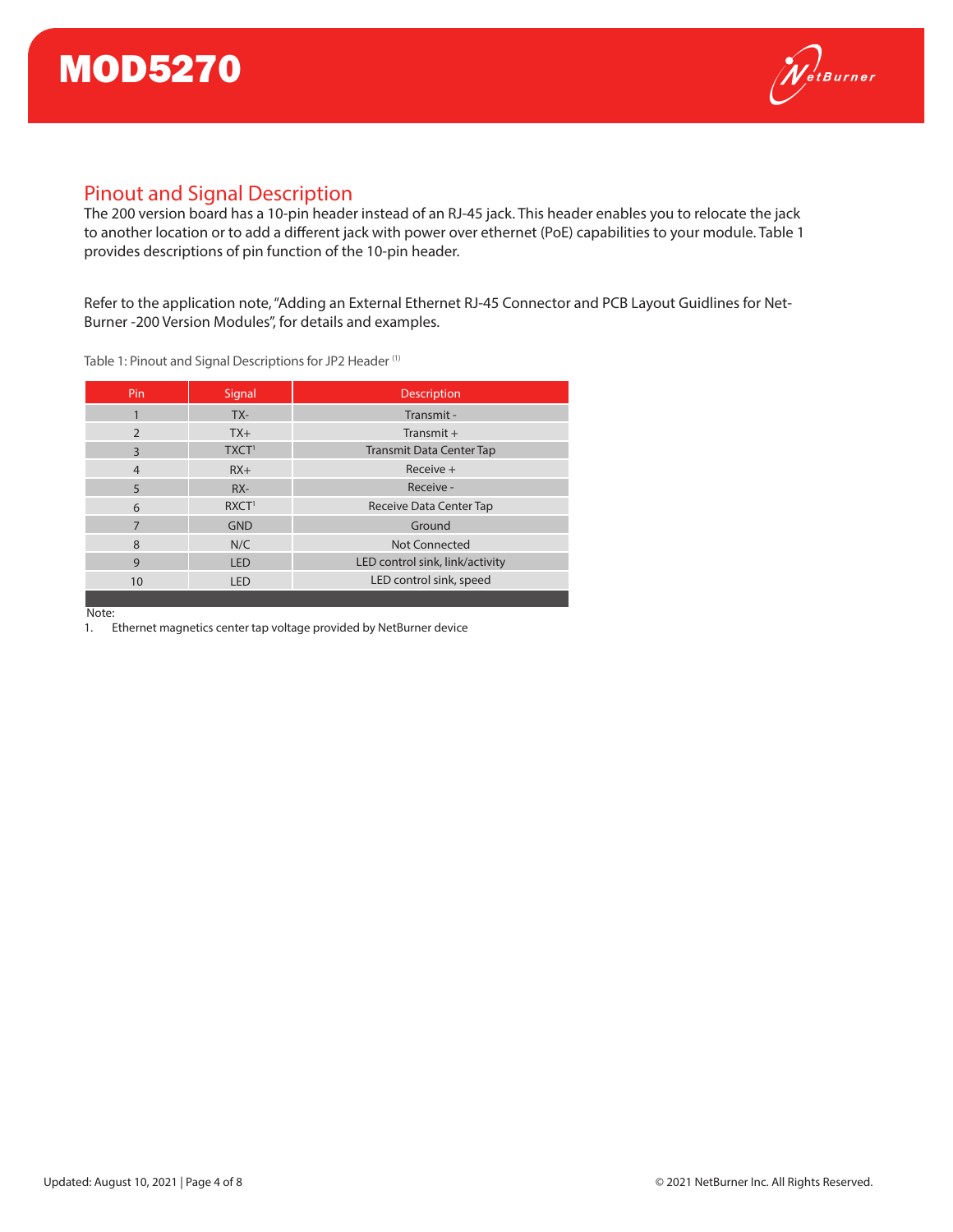

The module has two dual in-line 50 pin headers which enable you to connect to one of our standard NetBurner Carrier Boards, or a board you create on your own. Table 2-3 provides descriptions of pin function of the module header.

Table 2: Pinout and Signal Descriptions for J1 Connector (1)

|                | J1 Connector   |                        |                   |                        |                                                                                          |                       |  |  |
|----------------|----------------|------------------------|-------------------|------------------------|------------------------------------------------------------------------------------------|-----------------------|--|--|
| Pin            | CPU<br>Pin     | <b>Function 1</b>      | <b>Function 2</b> | General<br>Purpose I/O | <b>Description</b>                                                                       | <b>Max</b><br>Voltage |  |  |
| 1              |                | <b>GND</b>             |                   |                        | Ground                                                                                   |                       |  |  |
| 2              |                | <b>GND</b>             |                   |                        | Ground                                                                                   |                       |  |  |
| 3              |                | VCC <sub>3</sub> V     |                   |                        | Input Power 3.3 VDC                                                                      | 3.3VDC                |  |  |
| $\overline{4}$ | J13            | $R/\overline{W}$       |                   |                        | Read / NOT Write <sup>1</sup>                                                            | 3.3VDC                |  |  |
| 5              | <b>B10</b>     | $\overline{CS1}$       |                   | PCS1                   | Chip Select 1 <sup>1</sup>                                                               | 3.3VDC                |  |  |
| 6              | C9             | $\overline{CS2}$       |                   | PCS <sub>2</sub>       | Chip Select 2 <sup>1</sup>                                                               | 3.3VDC                |  |  |
| 7              | A <sub>9</sub> | $\overline{CS3}$       |                   | PCS <sub>3</sub>       | Chip Select 3 <sup>1</sup>                                                               | 3.3VDC                |  |  |
| 8              | N <sub>6</sub> | $\overline{OE}$        |                   |                        | <b>Output Enable</b>                                                                     | 3.3VDC                |  |  |
| 9              | C6             | $\overline{BS2}$       | $\overline{CAS2}$ |                        | Byte Strobe for D16 to D23 (8 bits) <sup>1</sup> or Column Address Strobe 2 <sup>1</sup> | 3.3VDC                |  |  |
| 10             | <b>B6</b>      | $\overline{BS3}$       | CAS3              |                        | Byte Strobe for D24 to D31 (8 bits) <sup>1</sup> or Column Address Strobe 3 <sup>1</sup> | 3.3VDC                |  |  |
| 11             |                | $\overline{TIP}$       |                   |                        | Transfer in Progress <sup>1,2</sup>                                                      | 3.3VDC                |  |  |
| 12             | L2             | D <sub>16</sub>        |                   |                        | Data Bus - Data 16 <sup>4</sup>                                                          | 3.3VDC                |  |  |
| 13             | H11            | $\overline{\text{TA}}$ |                   | PBUSCTL6               | Transfer Acknowledge <sup>1</sup>                                                        | 3.3VDC                |  |  |
| 14             | K <sub>4</sub> | D <sub>18</sub>        |                   |                        | Data Bus - Data 18                                                                       | 3.3VDC                |  |  |
| 15             | L1             | D17                    |                   |                        | Data Bus - Data 17                                                                       | 3.3VDC                |  |  |
| 16             | K <sub>2</sub> | D <sub>20</sub>        |                   |                        | Data Bus - Data 20                                                                       | 3.3VDC                |  |  |
| 17             | K <sub>3</sub> | D <sub>19</sub>        |                   |                        | Data Bus - Data 19                                                                       | 3.3VDC                |  |  |
| 18             | J <sub>4</sub> | D <sub>22</sub>        |                   |                        | Data Bus - Data 22                                                                       | 3.3VDC                |  |  |
| 19             | K1             | D <sub>21</sub>        |                   |                        | Data Bus - Data 21                                                                       | 3.3VDC                |  |  |
| 20             | J2             | D <sub>24</sub>        |                   |                        | Data Bus - Data 24                                                                       | 3.3VDC                |  |  |
| 21             | J3             | D <sub>23</sub>        |                   |                        | Data Bus - Data 23                                                                       | 3.3VDC                |  |  |
| 22             | H4             | D <sub>26</sub>        |                   |                        | Data Bus - Data 26                                                                       | 3.3VDC                |  |  |
| 23             | J1             | D <sub>25</sub>        |                   |                        | Data Bus - Data 25                                                                       | 3.3VDC                |  |  |
| 24             | H <sub>2</sub> | D <sub>28</sub>        |                   |                        | Data Bus - Data 28                                                                       | 3.3VDC                |  |  |
| 25             | H <sub>3</sub> | D <sub>27</sub>        |                   |                        | Data Bus - Data 27                                                                       | 3.3VDC                |  |  |

Note:

- 1. Active low signals, such as RESET, are indicated with an overbar
- 2. The TIP signal is the logical AND of \*CS1, \*CS2 and \*CS3. TIP can be used to control an external data bus buffer for the data bus signals. An example circuit design can be found on the Module Development Board schematic. An external data bus buffer is recommended for any designs that use data bus signals D16 - D31.
- 3. The CLKOUT signal is 1/2 the system frequency of 147.456 MHz.
- 4. This is the LSB (Least-significant bit). This bit is unused for 16-bit ports
- 5. This is the MSB (Most-significant bit)
- 6. Each UART can be clocked from an internal or external source. For external clocks, each UARTn,can be clocked by the corresponding DTn\_IN input pin.
- 7. If using <sup>2</sup>C, pull-up resistors must be added to SDA/SCL.
- 8. The Mod5270 provides QSPI chip selects QSPI\_CS0, QSPI\_CS1 & QSPI\_CS3.
- 9. 32-bit mode only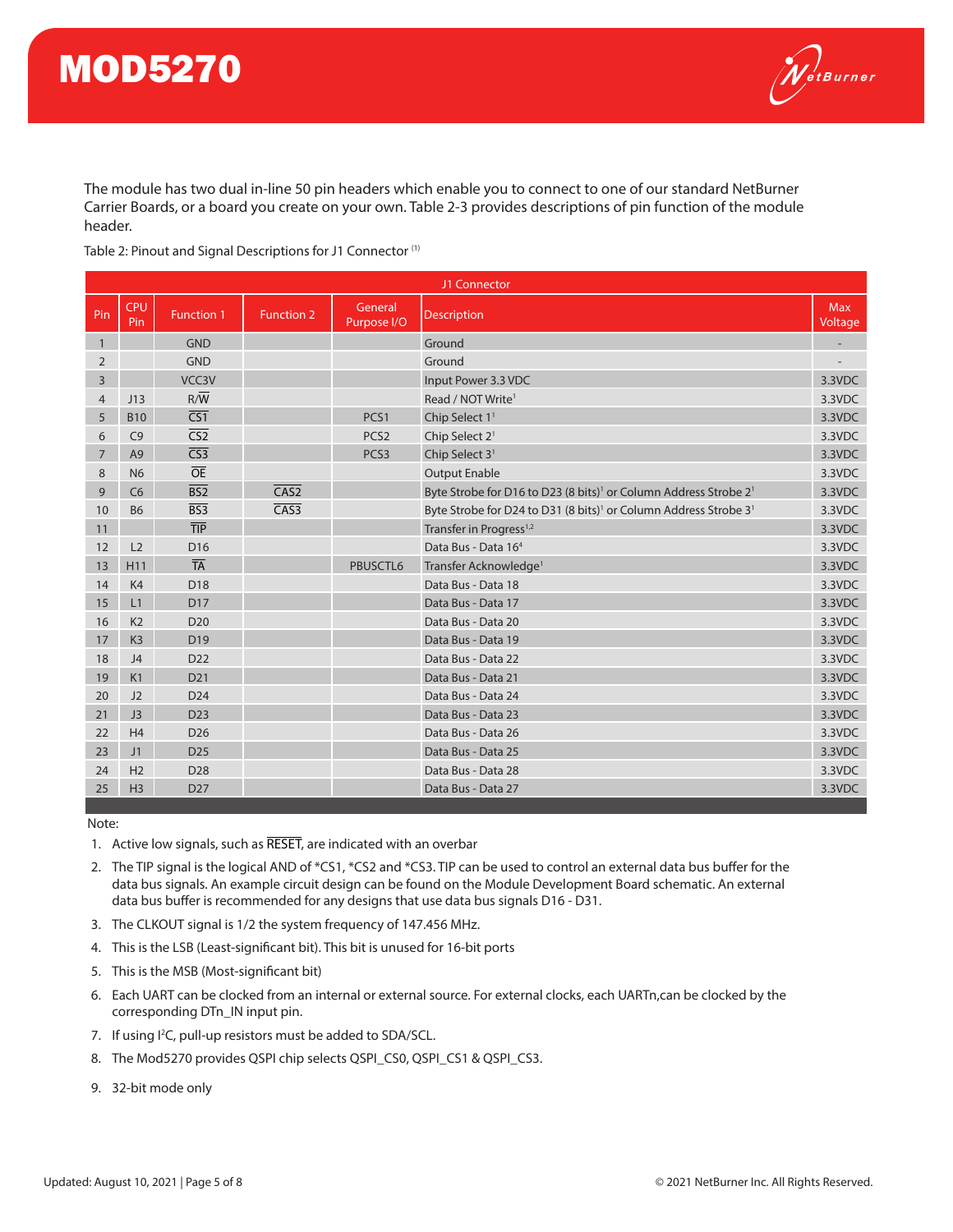## MOD5270



| J1 Connector (continued) |                   |                    |                        |                                                   |                       |  |  |
|--------------------------|-------------------|--------------------|------------------------|---------------------------------------------------|-----------------------|--|--|
| Pin                      | <b>CPU</b><br>Pin | <b>Function</b>    | General<br>Purpose I/O | <b>Description</b>                                | <b>Max</b><br>Voltage |  |  |
| 26                       | G <sub>2</sub>    | D30                |                        | Data Bus - Data 30                                | 3.3VDC                |  |  |
| 27                       | H1                | D <sub>29</sub>    |                        | Data Bus - Data 29 <sup>5</sup>                   | 3.3VDC                |  |  |
| 28                       | <b>N13</b>        | <b>RESET</b>       |                        | Processor Reset Input <sup>1</sup>                | 3.3VDC                |  |  |
| 29                       | G1                | D31                |                        | Data Bus - Data 31                                | 3.3VDC                |  |  |
| 30                       | P <sub>13</sub>   | <b>RSTOUT</b>      |                        | Processor Reset Output <sup>1</sup>               | 3.3VDC                |  |  |
| 31                       | K14               | CLK OUT            |                        | Buffer Clock Out (CLKOUT-73.728 Mhz) <sup>3</sup> | 3.3VDC                |  |  |
| 32                       | G13               | A <sub>0</sub>     |                        | Data Bus - Address 0 <sup>4</sup>                 | 3.3VDC                |  |  |
| 33                       | G12               | A <sub>1</sub>     |                        | Data Bus - Address 1                              | 3.3VDC                |  |  |
| 34                       | G11               | A2                 |                        | Data Bus - Address 2                              | 3.3VDC                |  |  |
| 35                       | F14               | A <sub>3</sub>     |                        | Data Bus - Address 3                              | 3.3VDC                |  |  |
| 36                       | F13               | A <sup>4</sup>     |                        | Data Bus - Address 4                              | 3.3VDC                |  |  |
| 37                       | F <sub>12</sub>   | A <sub>5</sub>     |                        | Data Bus - Address 5                              | 3.3VDC                |  |  |
| 38                       | E14               | A6                 |                        | Data Bus - Address 6                              | 3.3VDC                |  |  |
| 39                       | E13               | A7                 |                        | Data Bus - Address 7                              | 3.3VDC                |  |  |
| 40                       | E12               | A <sub>8</sub>     |                        | Data Bus - Address 8                              | 3.3VDC                |  |  |
| 41                       | E11               | A <sub>9</sub>     |                        | Data Bus - Address 9                              | 3.3VDC                |  |  |
| 42                       | D <sub>14</sub>   | A10                |                        | Data Bus - Address 10                             | 3.3VDC                |  |  |
| 43                       | D <sub>13</sub>   | A11                |                        | Data Bus - Address 11                             | 3.3VDC                |  |  |
| 44                       | D <sub>12</sub>   | A12                |                        | Data Bus - Address 12                             | 3.3VDC                |  |  |
| 45                       | C14               | A13                |                        | Data Bus - Address 13                             | 3.3VDC                |  |  |
| 46                       | C13               | A14                |                        | Data Bus - Address 14                             | 3.3VDC                |  |  |
| 47                       | <b>B14</b>        | A15                |                        | Data Bus - Address 15 <sup>5</sup>                | 3.3VDC                |  |  |
| 48                       |                   | VCC <sub>3</sub> V |                        | Input Power 3.3 VDC                               | 3.3VDC                |  |  |
| 49                       |                   | <b>GND</b>         |                        | Ground                                            | $\overline{a}$        |  |  |
| 50                       |                   | <b>GND</b>         |                        | Ground                                            | ۰                     |  |  |

Note:

- 1. Active low signals, such as RESET, are indicated with an overbar
- 2. The TIP signal is the logical AND of \*CS1, \*CS2 and \*CS3. TIP can be used to control an external data bus buffer for the data bus signals. An example circuit design can be found on the Module Development Board schematic. An external data bus buffer is recommended for any designs that use data bus signals D16 - D31.
- 3. The CLKOUT signal is 1/2 the system frequency of 147.456 MHz.
- 4. This is the LSB (Least-significant bit). This bit is unused for 16-bit ports
- 5. This is the MSB (Most-significant bit)
- 6. Each UART can be clocked from an internal or external source. For external clocks, each UARTn,can be clocked by the corresponding DTn\_IN input pin.
- 7. If using <sup>2</sup>C, pull-up resistors must be added to SDA/SCL.
- 8. The Mod5270 provides QSPI chip selects QSPI\_CS0, QSPI\_CS1 & QSPI\_CS3.
- 9. 32-bit mode only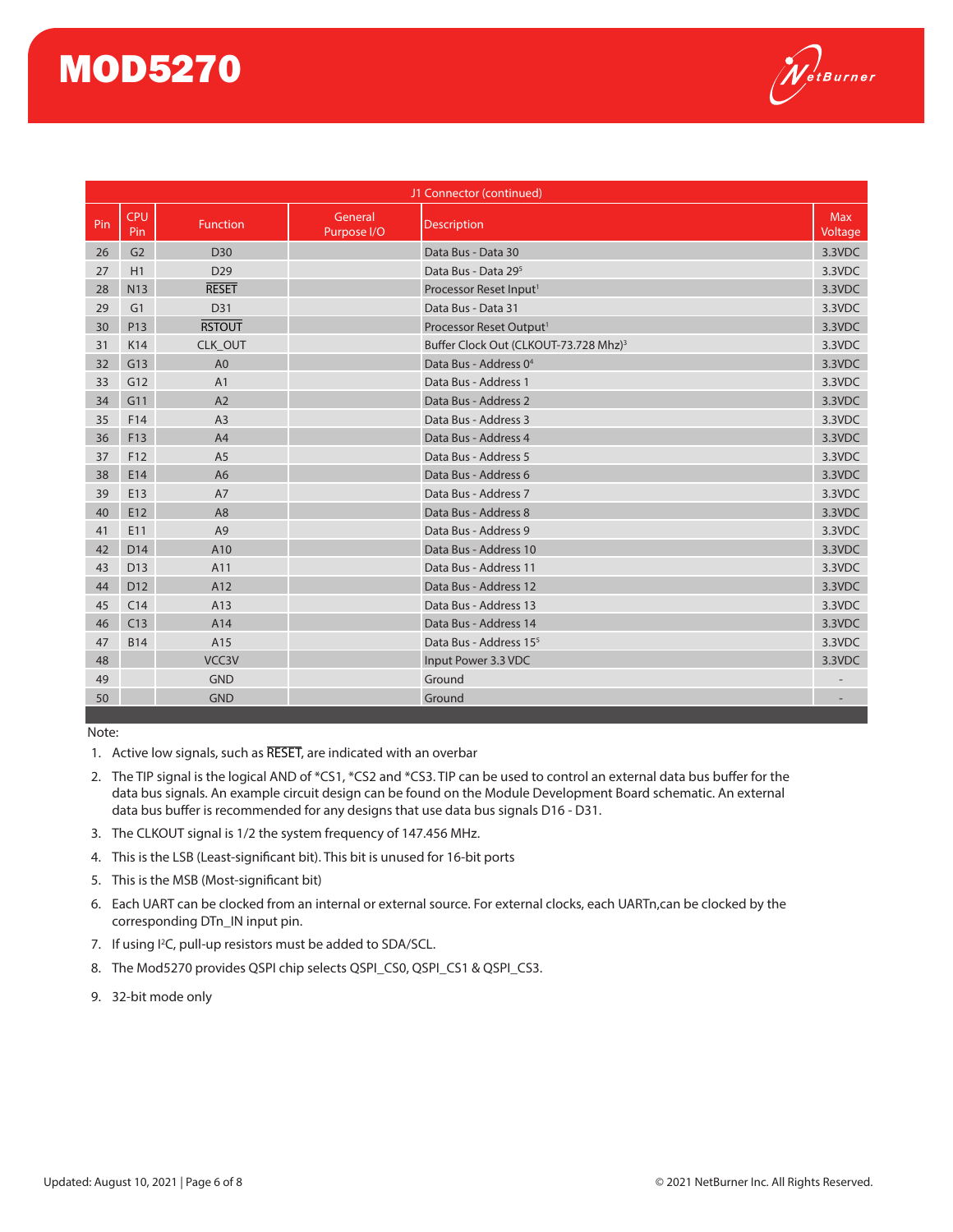

#### Table 3: Pinout and Signal Descriptions for J2 Connector (1)

|                | J2 Connector   |                   |                   |                        |                                                                    |                          |  |  |
|----------------|----------------|-------------------|-------------------|------------------------|--------------------------------------------------------------------|--------------------------|--|--|
| Pin            | CPU<br>Pin     | <b>Function 1</b> | <b>Function 2</b> | General<br>Purpose I/O | <b>Description</b>                                                 | <b>Max</b><br>Voltage    |  |  |
| 1              |                | <b>GND</b>        |                   |                        | Ground                                                             | $\overline{\phantom{a}}$ |  |  |
| 2              |                | VCC3V             |                   |                        | Input Power 33 VDC                                                 | 3.3VDC                   |  |  |
| 3              | F <sub>2</sub> | <b>UARTO RX</b>   |                   | <b>PUARTLO</b>         | UART <sub>o</sub> Receive <sup>6</sup>                             | 3.3VDC                   |  |  |
| $\overline{4}$ | F1             | <b>UARTO TX</b>   |                   | PUARTL1                | UART <sub>o</sub> Transmit <sup>6</sup>                            | 3.3VDC                   |  |  |
| 5              |                | <b>NC</b>         |                   |                        | No Connect                                                         | 3.3VDC                   |  |  |
| 6              | N <sub>1</sub> | D <sub>14</sub>   |                   | PDATAH14               | Data Bus . Data 14                                                 | 3.3VDC                   |  |  |
| $\overline{7}$ | M <sub>2</sub> | D <sub>13</sub>   |                   | PDATAH13               | Data Bus . Data 13                                                 | 3.3VDC                   |  |  |
| 8              | M1             | D <sub>15</sub>   |                   | PDATAH15               | Data Bus . Data 15                                                 | 3.3VDC                   |  |  |
| 9              | P <sub>2</sub> | D11               |                   | PDATAH11               | Data Bus . Data <sub>11</sub>                                      | 3.3VDC                   |  |  |
| 10             | N <sub>2</sub> | D <sub>12</sub>   |                   | PDATAH12               | Data Bus . Data 12                                                 | 3.3VDC                   |  |  |
| 11             | L <sub>3</sub> | D <sub>10</sub>   |                   | PDATAH10               | Data Bus . Data 10                                                 | 3.3VDC                   |  |  |
| 12             | M <sub>3</sub> | D <sub>9</sub>    |                   | PDATAH9                | Data Bus . Data .                                                  | 3.3VDC                   |  |  |
| 13             | N <sub>3</sub> | D <sub>8</sub>    |                   | PDATAH8                | Data Bus . Data &                                                  | 3.3VDC                   |  |  |
| 14             |                | <b>GND</b>        |                   |                        | Ground                                                             |                          |  |  |
| 15             | <b>P5</b>      | D <sub>0</sub>    |                   | <b>PDATALO</b>         | Data Bus . Data o                                                  | 3.3VDC                   |  |  |
| 16             | N <sub>5</sub> | D <sub>1</sub>    |                   | PDATAL1                | Data Bus . Data 1                                                  | 3.3VDC                   |  |  |
| 17             | P <sub>4</sub> | D <sub>4</sub>    |                   | PDATAL4                | Data Bus . Data 4                                                  | 3.3VDC                   |  |  |
| 18             | M <sub>5</sub> | D <sub>2</sub>    |                   | PDATAL <sub>2</sub>    | Data Bus . Data,                                                   | 3.3VDC                   |  |  |
| 19             | N <sub>4</sub> | D <sub>5</sub>    |                   | PDATAL5                | Data Bus . Data,                                                   | 3.3VDC                   |  |  |
| 20             | M <sub>4</sub> | D <sub>6</sub>    |                   | PDATAL6                | Data Bus . Data 6                                                  | 3.3VDC                   |  |  |
| 21             | D <sub>8</sub> | UART1 RX          |                   | <b>PUARTL4</b>         | UART <sub>1</sub> Receive <sup>6</sup>                             | 3.3VDC                   |  |  |
| 22             | D <sub>9</sub> | <b>UART1 TX</b>   |                   | PUARTL5                | UART <sub>1</sub> Transmit <sup>6</sup>                            | 3.3VDC                   |  |  |
| 23             | L5             | D <sub>3</sub>    |                   | PDATAL3                | Data Bus . Data,                                                   | 3.3VDC                   |  |  |
| 24             | P <sub>3</sub> | D7                |                   | PDATAL7                | Data Bus . Data <sub>7</sub>                                       | 3.3VDC                   |  |  |
| 25             | C <sub>5</sub> | SPI CLK           | I2C SCL           | PQSPI2                 | SPI Clock <sup>8</sup> or <sup>2</sup> C Serial Clock <sup>7</sup> | 3.3VDC                   |  |  |

Note:

- 1. Active low signals, such as RESET, are indicated with an overbar
- 2. The TIP signal is the logical AND of \*CS1, \*CS2 and \*CS3. TIP can be used to control an external data bus buffer for the data bus signals. An example circuit design can be found on the Module Development Board schematic. An external data bus buffer is recommended for any designs that use data bus signals D16 - D31.
- 3. The CLKOUT signal is 1/2 the system frequency of 147.456 MHz.
- 4. This is the LSB (Least-significant bit). This bit is unused for 16-bit ports
- 5. This is the MSB (Most-significant bit)
- 6. Each UART can be clocked from an internal or external source. For external clocks, each UARTn,can be clocked by the corresponding DTn\_IN input pin.
- 7. If using <sup>2</sup>C, pull-up resistors must be added to SDA/SCL.
- 8. The Mod5270 provides QSPI chip selects QSPI\_CS0, QSPI\_CS1 & QSPI\_CS3.
- 9. 32-bit mode only